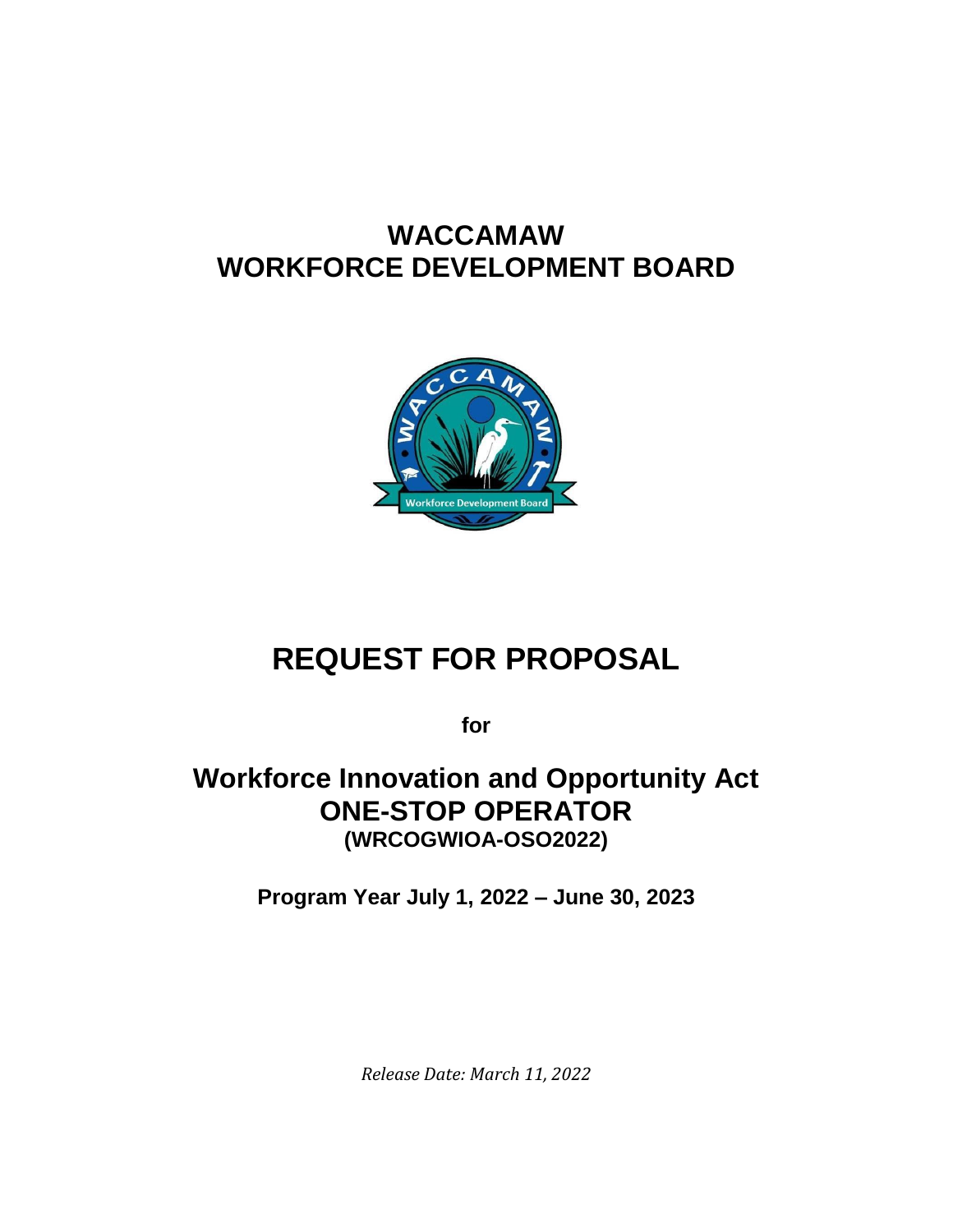### **Introduction to the Local Area**

The Waccamaw Workforce Development Area (WWDA) is a three-county Local Workforce Development Area including Georgetown, Horry, and Williamsburg Counties. The comprehensive SC Works Center is located in Conway, South Carolina with affiliate locations in Georgetown and Kingstree.

Sector partnerships will be an important strategy in the WWDA and within our region. The WWDA will focus its efforts on Health Care and Manufacturing forecasted in-demand industries and occupations. In terms of having a comprehensive career pathways approach to building a talent pipeline for the in-demand occupations, Retail, particularly as it relates to Hospitality, will also be considered an existing in-demand industry that will provide a stepping-stone for upward movement into middle skill in-demand industries and occupations.

The Waccamaw Workforce Development Board's (WWDB) strategic vision for preparing an educated and skilled workforce inclusive of youth and individuals with barriers to employment in order to support the local area economic growth and economic selfsufficiency is *to guide the Waccamaw workforce delivery system in developing a skilled workforce that meets the needs of businesses and strengthens the local economy.*

Strategic Goals:

- 1. Create a workforce system that is relevant to business customers.
- 2. Establish a sector partnership and career pathway model to grow the talent pipeline of new and emerging in-demand industries and occupations.
- 3. Embrace a customer-centric methodology that serves diverse populations and informs improved processes and procedures.
- 4. Identify industries that have sustainable wage and career opportunities.
- 5. Support dynamic partner alignment and integration to better serve business customers and jobseeker clients.
- 6. Document evidence-based return on investment through a performance management dashboard to track employment, retention, wages, and educational attainment.

### **Request for Proposals**

This Request for Proposal was prepared based upon the Workforce Innovation and Opportunity Act of 2014 (WIOA) and associated U.S. Department of Labor Regulations and guidance. This Federal Law was implemented to consolidate, coordinate, and improve employment, training, literacy and vocational rehabilitation programs in the United States. WIOA provides the framework for a national workforce preparation system that is flexible,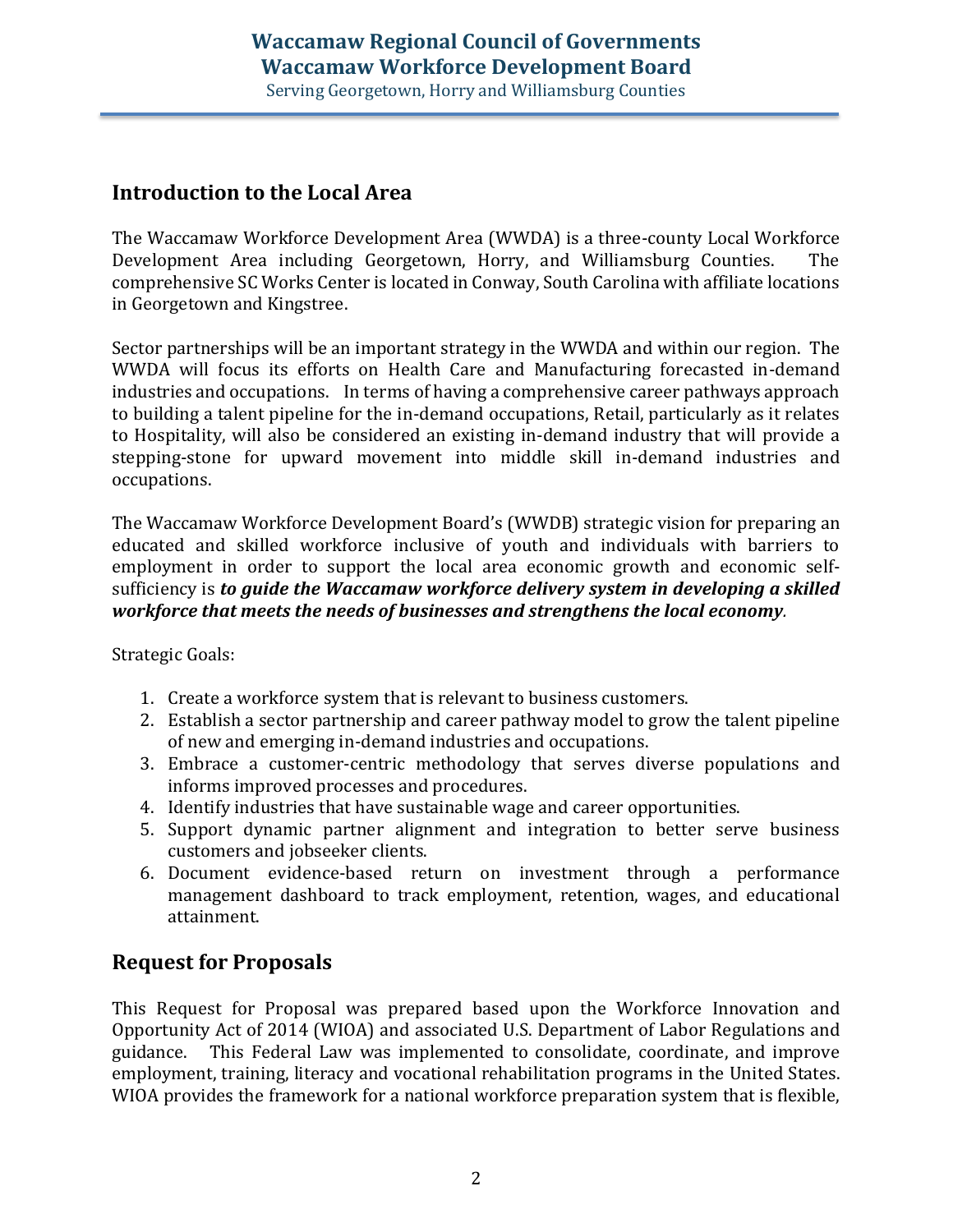Serving Georgetown, Horry and Williamsburg Counties

responsive, customer-focused, and locally managed. Mandatory core program partners include: Adult, Dislocated Worker, Youth, Wagner-Peyser, Adult Education and Literacy, and Vocational Rehabilitation, along with required partners specified in the Act. Bidders are strongly encouraged to read Training and Employment Guidance Letter 04-15 issued by the U.S. Department of Labor that outlines the vision for the One-Stop system under WIOA and Training and Employment Guidance Letter 15-16 issued by U.S. Department of Labor that outlines the competitive selection of One-Stop Operators.

The three hallmarks of WIOA include:

- 1. The needs of businesses and workers drive workforce solutions, and local boards are accountable to communities in which they are located.
- 2. American Job Centers provide excellent customer service to all job-seekers and employers, and focus on continuous improvement.
- 3. The workforce system supports strong regional economies, and plays an active role in community and workforce development.

WIOA is built around the following key principles:

- Increase access and opportunity, particularly for those individuals with barriers to employment, to ensure success in the labor market.
- Support the alignment of workforce investment, education, and economic development systems in support of a comprehensive, accessible, and high-quality workforce development system.
- Improve the quality and labor market relevance of workforce investment, education, and economic development efforts to provide workers with the skills and credentials necessary to secure and advance in employment with family-sustaining wages, and to provide employers with the skilled workers they need to succeed in a global economy.
- Promote improvement in the structure and delivery of services to better address the employment and skill needs of workers, jobseekers, and employers.
- Increase the prosperity of workers and employers and the economic growth of communities, regions, and states, and the global competitiveness of the United States.
- Provide workforce investment activities, through statewide and local workforce development systems, that increase the employment, retention and earnings of participants, and increase attainment of recognized postsecondary credentials by participants.

The WWDB oversees WIOA funds for the Waccamaw Local Workforce Area. The Waccamaw Regional Council of Governments (WRCOG) is the authorized Administrative Entity and Fiscal Agent. All grants and contracts are entered into with the WRCOG on behalf of the Waccamaw WDB. If any changes occur with Waccamaw's administrative entity, a new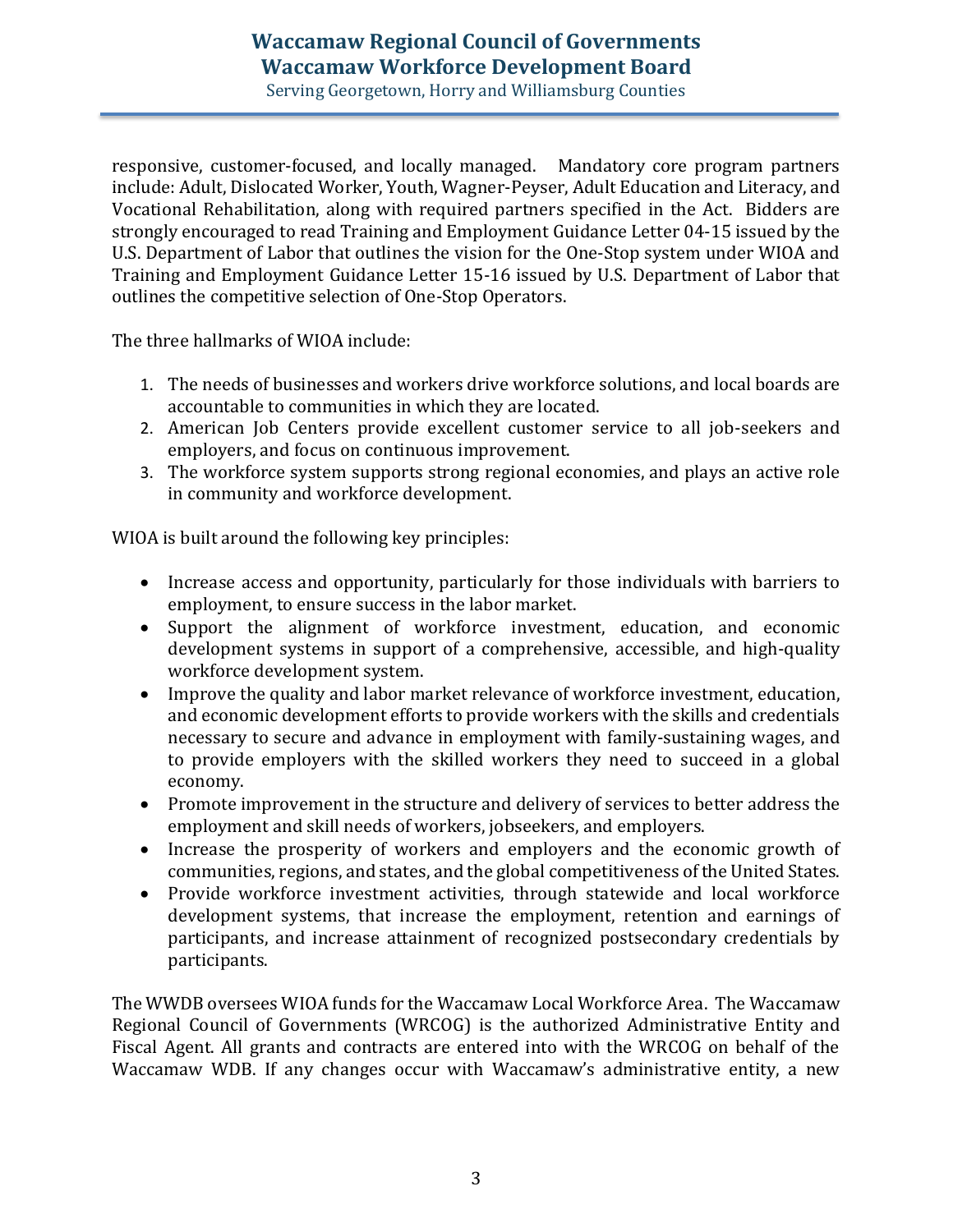Serving Georgetown, Horry and Williamsburg Counties

contract will be executed with the service provider for the remaining timeframe outlined in this proposal.

The Waccamaw Workforce Development Board is soliciting proposals to identify a single One-Stop Operator for the Waccamaw Local Workforce Development Area comprehensive and affiliate One-Stop Centers:

- SC Works Conway (comprehensive) 200-A Victory Lane Conway, South Carolina 29526
- SC Works Georgetown (affiliate) 2704 Highmarket Street Georgetown, South Carolina 29440
- SC Works Kingstree (affiliate) 530 Martin Luther King, Jr. Ave. Kingstree, South Carolina 29556

For more information on the local area and the workforce system see [http://waccamawworks.org.](http://waccamawworks.org/)

#### **Resource Information**

Potential bidders may get helpful background information from the Local Integrated Plan that was recently submitted to the State of South Carolina by the Waccamaw Workforce Development Board. The plan can be found at [http://waccamawworks.org](http://waccamawworks.org/)

The United States Department of Labor has a WIOA Online Community of Practice that provides information sharing needed to implement and maintain WIOA at: [http://on.workforcegps.org](http://on.workforcegps.org/)

WIOA law and regulations can be found at: [www.doleta.gov/wioa/](http://www.doleta.gov/wioa/)

South Carolina's WIOA Combined State Plan Executive Summary can be found at: [https://www.dew.sc.gov/sites/default/files/Documents/draft-sc-wioa-combined-state](https://www.dew.sc.gov/sites/default/files/Documents/draft-sc-wioa-combined-state-plan-published-for-comment-february-28-2020.pdf)[plan-published-for-comment-february-28-2020.pdf](https://www.dew.sc.gov/sites/default/files/Documents/draft-sc-wioa-combined-state-plan-published-for-comment-february-28-2020.pdf)

A copy of the current Memorandum of Understanding/Resource Sharing Agreement can be found at [http://waccamawworks.org.](http://waccamawworks.org/) This document is being revised for the new Program Year but is very similar to the one provided on the website.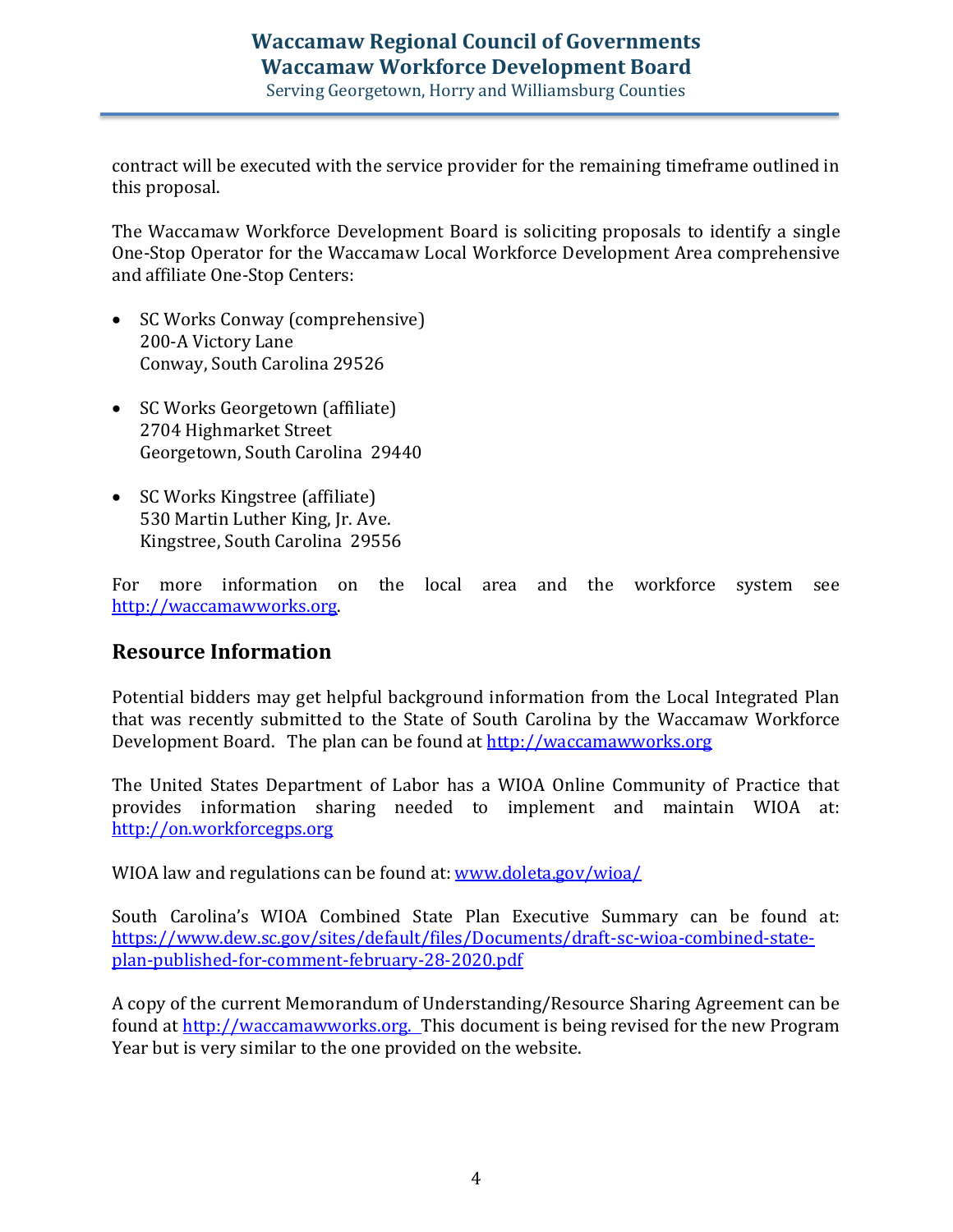### **RFP Timeline**

| 3/11/22 | Request for Proposal (RFP) Issued on www.waccamawworks.org                                  |                   |
|---------|---------------------------------------------------------------------------------------------|-------------------|
| 3/18/22 | Deadline to submit Technical RFP Questions to Ayla Hemeon<br>at ahemeon@wrcog.org           | $5:00 \text{ pm}$ |
| 3/23/22 | MANDATORY Bidder's Conference and Questions Posted on<br><b>Waccamaw WDB Website</b>        | $10:00$ am        |
| 3/25/22 | Questions and Answers Released and Posted on<br>www.waccamawworks.org                       | Noon              |
| 4/13/22 | Deadline for Receipt of Proposals Due Electronically to<br>Ayla Hemeon at ahemeon@wrcog.org | $5:00 \text{ pm}$ |
| 4/20/22 | <b>Committee Evaluation and Recommendation</b>                                              |                   |
| 5/2/22  | <b>Full Board or Executive Committee Approval</b>                                           |                   |
| 5/2/22  | Award Announcement and Letter of Intent to Award                                            |                   |
| 5/9/22  | Negotiate and Finalize Contract                                                             |                   |
| 7/1/22  | <b>Contract Start Date</b>                                                                  |                   |

## **Technical Details**

The contract resulting from this RFP begins July 1, 2022 and will be a one-year agreement through June 30, 2023 with the ability to extend the contract for one year periods not to exceed a total contract of four years at the sole discretion of the WWDB and the Chief Elected Officials. Contract extensions may be based on funding availability, satisfactory performance, and other factors determined appropriate by the WWDB and the Chief Elected Officials.

Once the contract has been awarded, the WWDB, in collaboration with the Chief Elected Officials, reserves the right to modify delivery design. In the event the modification requires additional labor hours on the part of the One-Stop Operator terms will be negotiated and the contract modified. The Board also reserves the right to de-obligate funds from the One-Stop Operator if it fails to meet contractual requirements.

The successful bidder will be required to agree to the Contract General Terms and Conditions, have all controls securely in place, and agree to comply with any policies created by the WWDB and any applicable Federal or State policies, regulations, or laws. The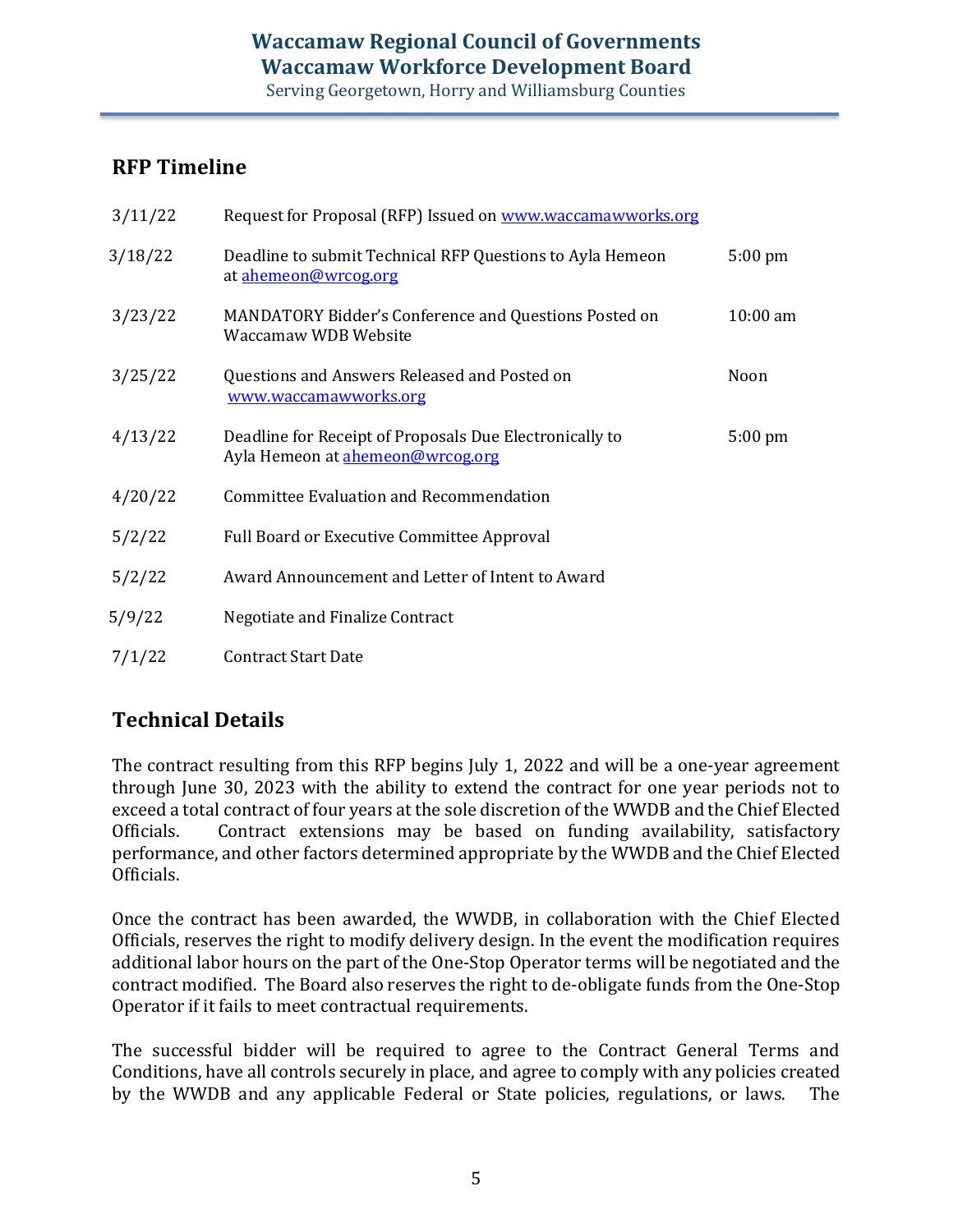Serving Georgetown, Horry and Williamsburg Counties

successful respondent to this RFP will be expected to participate in contract negotiations to establish the exact services to be provided and the costs of those services. The funding award will not be final until an executed agreement is in place. The final negotiated proposal narrative and budget schedule will constitute the Statement of Work for the contract. The content of the accepted proposal will become the basis for the negotiation of a final contract agreement. Applicants are advised that most documents in the possession of the Board are considered public records and subject to disclosure under South Carolina's Public Records Laws.

This RFP does not commit the WWDB to direct the award of a final contract agreement. The WWDB will not pay any costs incurred in the preparation of a proposal to this request. The Board reserves the right to request additional data, discussion, or presentation in support of written proposals. The Board may reject any or all proposals received and reserves the right to cancel in whole or in part this RFP if it is in the best interest of the Board to do so.

A bidder may not be recommended for funding regardless of the merits of the proposal submitted if it has a history of contract non-compliance with the WWDB or any other funding source. Subcontracting is not permitted without written authorization from the Board.

Bidders who have submitted a proposal may protest the award of the contract in writing and emailed to the Board's staff at ahemeon@wrcog.org by May 16, 2022. All protests are public information after the protest period ends. Please see **WACCAMAW REGIONAL COUNCIL OF GOVERNMENTS APPEAL AND PROTEST PROCEDURE (Attachment A).**

### **Eligible Applicants**

Organizations eligible to submit proposals may fall within any of the following categories:

- Governmental Agencies
- Private Non-Profit Organizations
- Private For-Profit Businesses
- Educational Entities

To be eligible to receive funds from the WWDA made available to operate the One-Stop Centers, a proposer must be a public, private or not for profit entity that has a history of providing workforce services.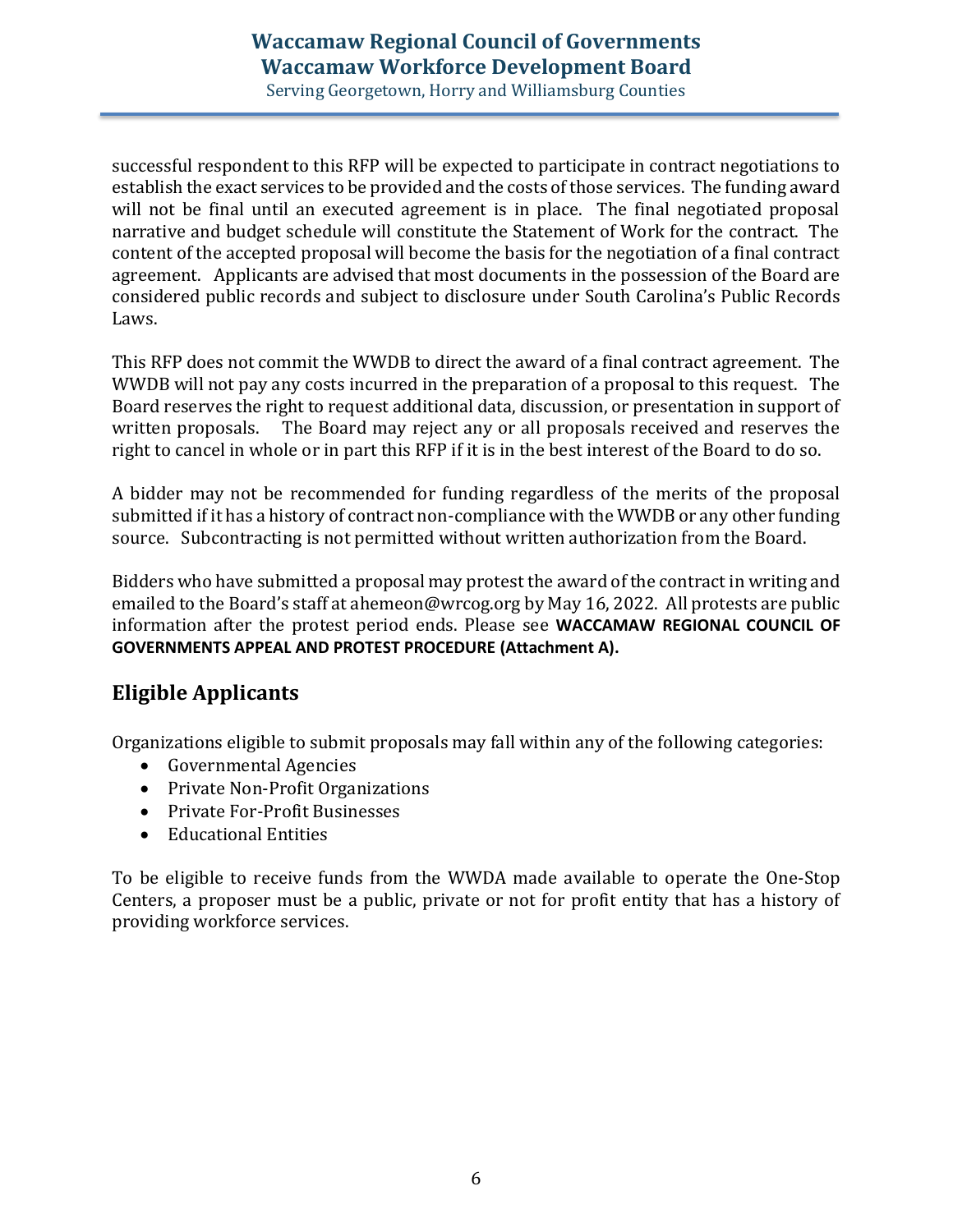### **One-Stop Operator Scope of Work**

The following One-Stop Operator Scope of Work sets forth the One Stop Center Commitments, One Stop Operator Role and Function, and Partner Dispute Resolution Process.

#### **One-Stop Center Commitments**

The One-Stop Operator will ensure that each comprehensive One-Stop Center and affiliate sites operate in a manner that supports the operational policies and procedures of the WWDB and of the Workforce Innovation and Opportunity Act of 2014 One-Stop required partnerships. The organizations operating at, or in association with the One-Stop Center, comprehensive or affiliate, sign a Memorandum of Understanding outlining their commitments. The Memorandum of Understanding, at a minimum, includes:

- 1. A description of services to be provided through the One-Stop delivery system, including the manner in which the services will be coordinated and delivered through the system;
- 2. AGREEMENT on funding the costs of the service and operating costs of the system, including:
	- a. Funding of infrastructure costs of One-Stop Centers; and,
	- b. Funding of the shared services and operating costs of the One-Stop delivery system;
- 3. Methods for referring individuals between the One-Stop Operator and partners for appropriate services and activities;
- 4. Methods to ensure that the needs of workers, youth, and individuals with barriers to employment, including individuals with disabilities, are addressed in providing access to services, including access to technology and materials that are available through the One-Stop delivery system;
- 5. The duration of the Memorandum of Understanding and procedures for amending it; and,
- 6. Assurances that each Memorandum of Understanding will be reviewed annually, and if substantial changes have occurred, renewed, to ensure appropriate funding and delivery of services.

The Memorandum of Understanding, infrastructure and resource sharing AGREEMENT further defines the operational commitments of each required partner.

#### **One-Stop Operator Role and Function**

The One-Stop Operator must coordinate the service delivery of core and required one-stop partners and other partners working with the comprehensive One-Stop Centers. This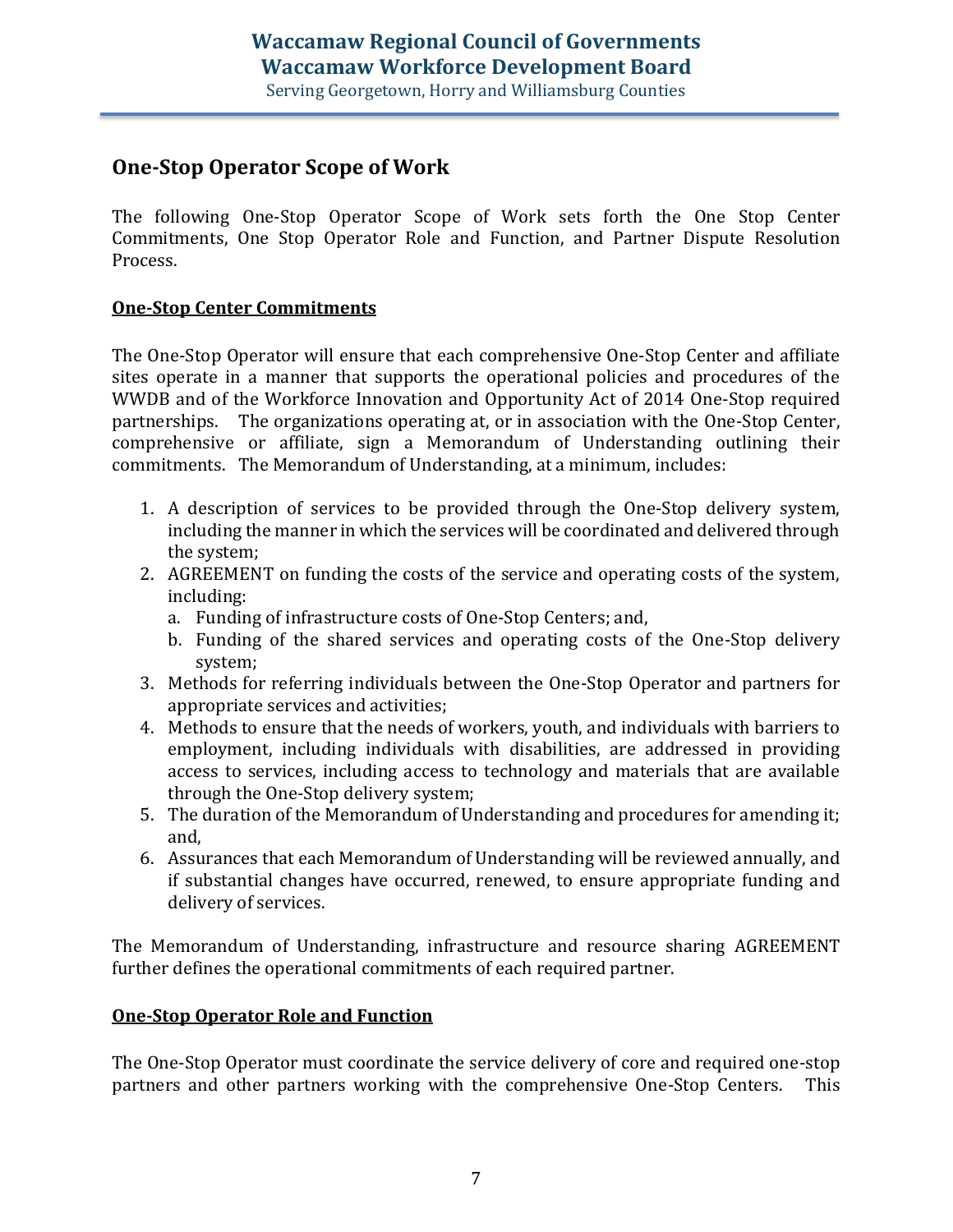Serving Georgetown, Horry and Williamsburg Counties

includes managing partner responsibilities in the comprehensive One-Stop Centers as defined in the Memorandum of Understanding.

The Workforce Innovation and Opportunity Act Memorandum of Understanding serves the key purpose of defining partner roles and focuses, in part, on the shaping of the workforce system. This includes the sharing of resources, referral AGREEMENTs, etc. In the end, the overall goal is to ensure efficiency within the Waccamaw workforce system.

The Workforce Innovation and Opportunity Act was signed into law on July 22, 2014, and went into effect July 1, 2015. The Workforce Innovation and Opportunity Act supersedes the Workforce Investment Act of 1998, and amends the Adult Education and Family Literacy Act, the Wagner-Peyser Act, and the Rehabilitation Act of 1973.

The Workforce Innovation and Opportunity Act has two tiers of partners: Core Program Partners and Required Partners.

The Core Program Partners who are required to collaborate and participate in the One-Stop System include: Workforce Innovation and Opportunity Act Adult, Dislocated Workers, Youth; Wagner-Peyser labor exchange; Adult Education and Literacy; and, Vocational Rehabilitation. Core Program Partners are in the common performance measures pool and must work closely together to achieve success.

Required Program Partners must participate in the Memorandum of Understanding process and provide coordinated services with the comprehensive One-Stop Centers. Required Program Partners include the four Core Program Partners as well as: Career and Technical Education, Title V Older Americans, Job Corps, Native American Programs, Migrant Seasonal Farmworkers, Veterans, Youthbuild, Trade Act, Community Services Block Grant, HUD, Unemployment Compensation, Second Chance, and TANF. In the event any of the required partners do not have funding in the WWDA, their participation is waived.

Providing businesses with the skilled workforce they need to compete in the global, regional, and local economies is central to South Carolina's vision in implementing the Federal Act. South Carolina's workforce system provides a talent pipeline through the establishment of partnerships between State and local entities, businesses, economic development, education, and community stakeholders. To ensure that the workforce system efficiently meets the needs of both the businesses and the jobseekers that it serves, South Carolina's workforce agencies have jointly developed the State's workforce plan with the intent that this vision is carried out in each of the local workforce development areas through their One-Stop Centers.

The One-Stop Operator will be the point of contact regarding issues pertaining to customer complaints that are substantive to the required partners operating in the comprehensive and affiliate One-Stop Centers. This will include convening partner meetings on a regular basis as well as stakeholder meetings including all core program partners and advising the Administrative Entity and Board Staff on partner operational challenges and successes.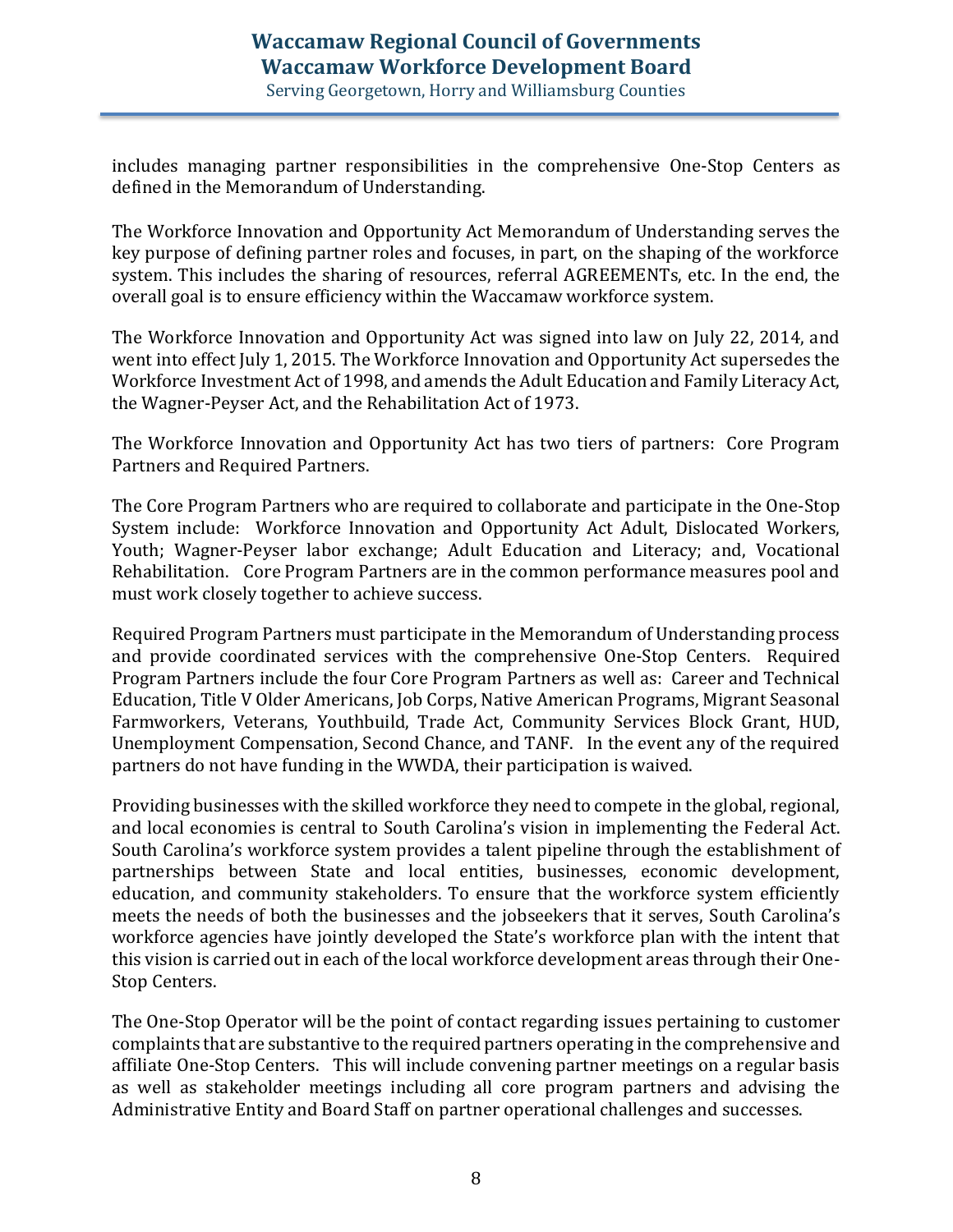In support of the Workforce Innovation and Opportunity Act Memorandum of Understanding the One-Stop Operator responsibilities will also include:

- Coordinating service delivery among partners.
- Managing hours of operation at the comprehensive Centers.
- Facilitating customer flow, customer service, initial assessment, resource room usage, tracking, and referral processes are carried out as agreed upon in the Memorandum of Understanding.
- Communicating Board and Administrative policies and procedures to all partners.
- Reporting to the Administration and WWDB on Center activities.

The role of the One-Stop Operator is equivalent to that of a managing partner. In the role, the Operator identifies issues that need to be addressed that have to do with service delivery. The Operator works with co- located partners to form a solution. Certain workforce services are integrated into the framework of the One- Stop service delivery system and are provided through partner agencies under other funding sources. The Operator will be responsible for ensuring a seamless delivery of services from all partners in Horry, Georgetown, and Williamsburg Counties.

#### **One-Stop Operator Day-to-Day Operations**

The Operator coordinates, facilitates, promotes, designs, and expedites services for the SC Works Waccamaw system. Operations include the delivery of the full array of WIOA services (to include required and non-mandated) to all interested job seekers and employers in SC Works One-Stop Centers. The Operator will work to deliver a seamless system of partner services in the Waccamaw 3-county area. Activities will include:

- Enforce Waccamaw operational policies including hours of operations, data confidentiality, proper use of Personal Identity Information, proper equipment use, health and safety, emergencies, and service delivery.
- Supervise three greeters (one at each center location).
- Coordinate with partners to ensure all common areas in the Center are staffed properly.
- Ensure all Centers and services are ADA (American with Disabilities Act) and EO (Equal Employment Opportunity) compliant.
- Coordinate the use of shared equipment (copiers, printers, necessary maintenance, etc.) and supplies (ink and toner) in the Center.
- Establish, disseminate and enforce Center policies and procedures.
- Maintain updates to the Center policies for each Center and coordinate training as needed.
- Implement Centers' staff development plan that includes technical training for use of SCWOS, information sharing, and team building.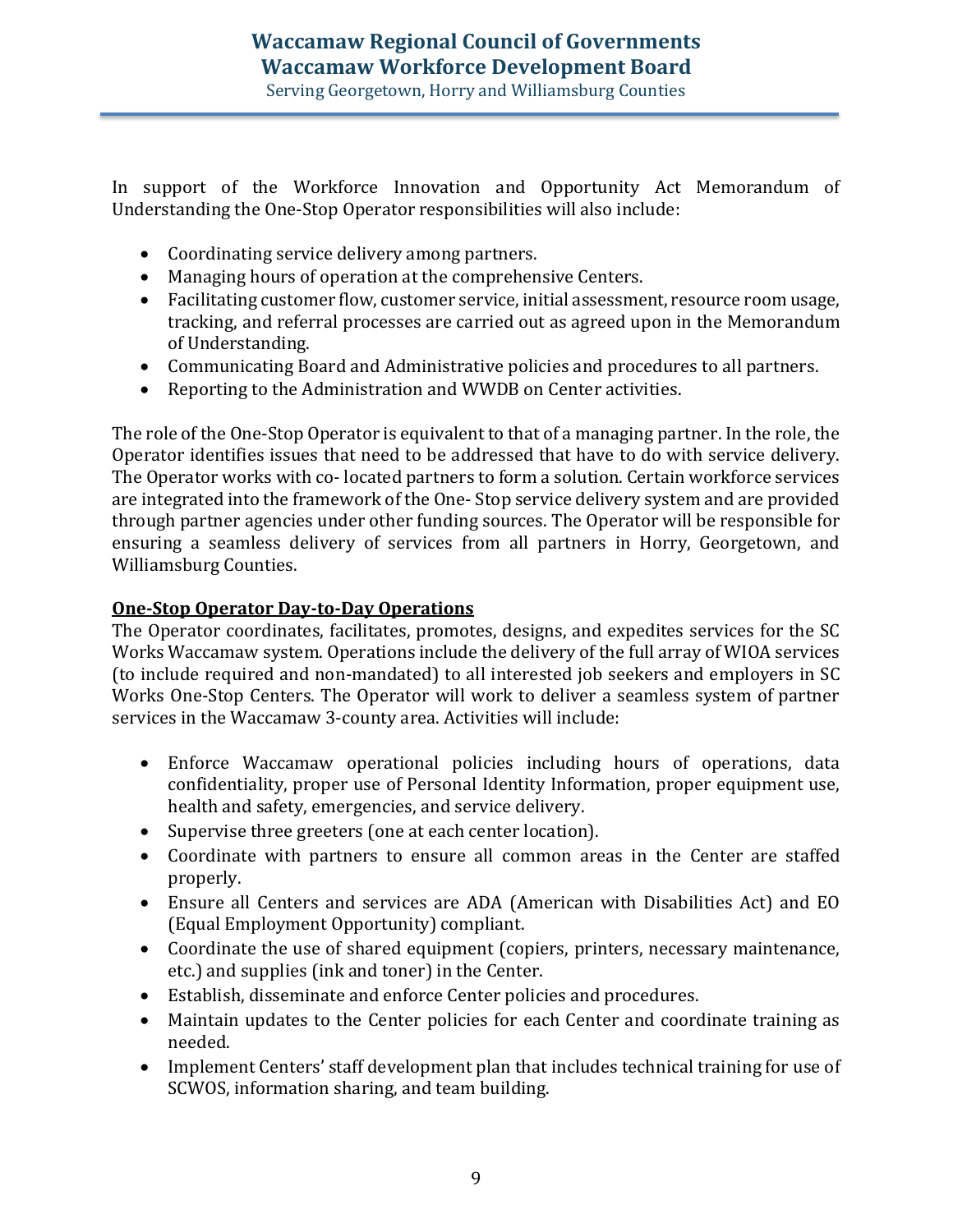Serving Georgetown, Horry and Williamsburg Counties

- Evaluate Center activities for customer satisfaction, continuous improvement and measurement achievement.
- Assist One Stop Center staff with all on-site events to ensure proper signage, traffic control, set-up and take-down, etc. is accomplished.
- Ensure Partner delivery and effectiveness of services.
- Develop and implement new hire orientation to acclimate new partner employees to site procedures and policies.
- Address customer complaints in a timely, efficient, and effective manner.
- Possess a thorough knowledge of building lease terms to ensure compliance and act as a liaison to the landlord.
- Convene monthly meetings of the One-Stop Partners.
- Convene annual meeting of MOU/IFA (Memorandum of Understanding / Infrastructure Funding Agreement) Partners.
- Provide reports of Center activities, deliverable and milestones to the WWDB and WIOA COG staff as requested.
- Manage other day-to-day business and facility functions of the designated One-Stop Centers.
- Ensure quality service delivery to all customers.
- Maintain partner relationships and participate in existing grant commitments and community projects related to workforce development (as funding allows).

#### **One-Stop Certification**

The One-Stop Operator must achieve the major work components and standards necessary to acquire and maintain One-Stop Certification Standards (Management, Job Seeker and Employer Services). The Operator is responsible for coordinating with the WWDB to ensure the system-wide standards are achieved and utilize continuous quality improvement assessment tools to document success. Development of additional tools may be necessary to achieve and document measurements within the Certification Standards.

In addition, the Operator will be responsible to ensure all services are ADA and EO compliant. The Operator will maintain a copy of the Limited English Proficiency (LEP) Plan and maintain up to date ADA compliant equipment. The Operator will ensure staff understands and implements the LEP plan and uses the ADA equipment as needed.

#### **Partner Dispute Resolution**

Workforce Innovation and Opportunity Act One-Stop partners, at times, may have a disagreement about some matter with a One-Stop Operator that falls outside the scope of the Memorandum of Understanding and that they are unable to resolve. In this case, they can document the issue and efforts they have made to resolve it and submit the documentation to the WWDB Executive Committee who will issue a written recommendation for resolving the issue. In the event the recommendation from the Executive Committee does not resolve the dispute, the documentation of the issue and the efforts made to resolve it will be referred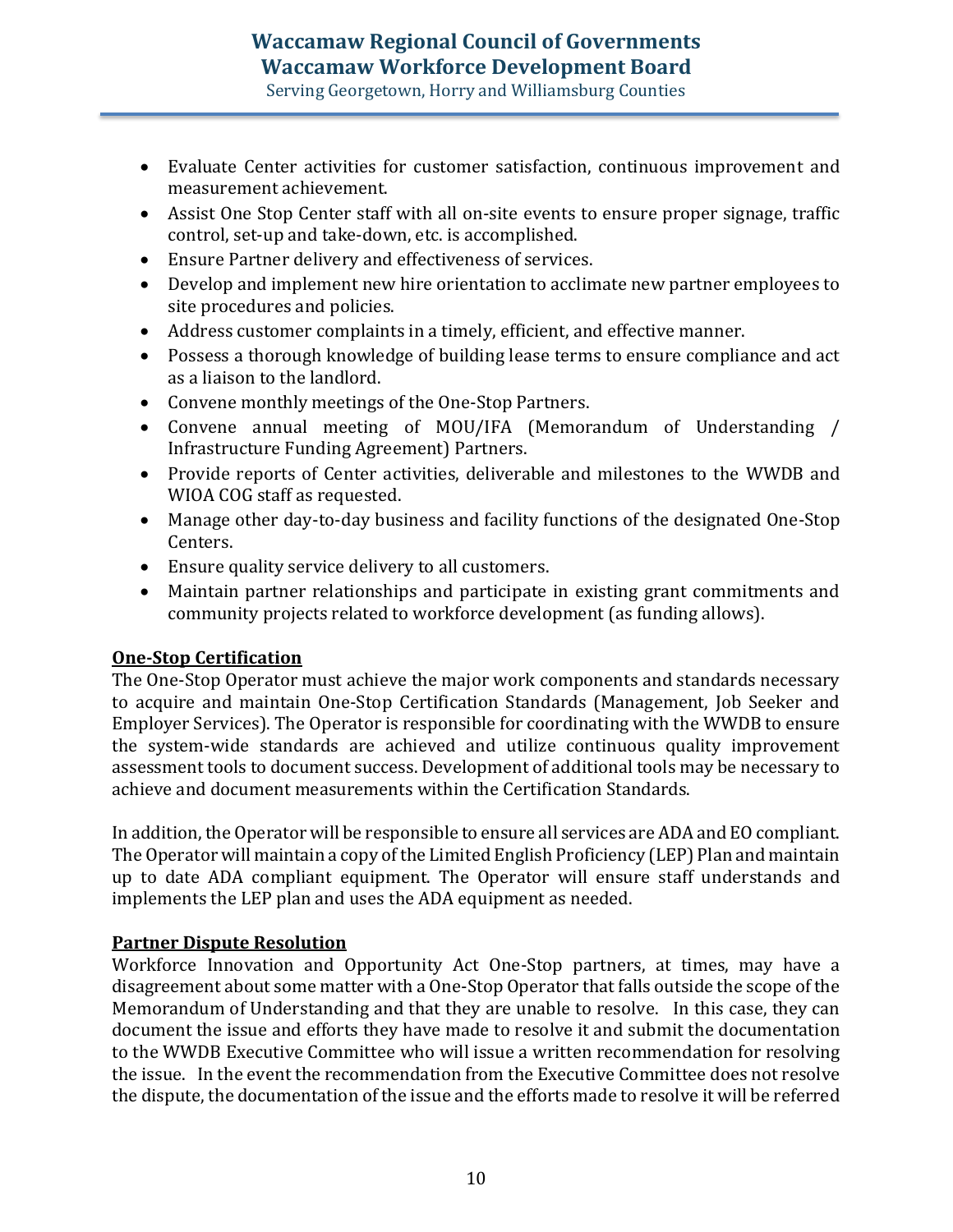to the State Workforce Development Board to resolve the issue on behalf of the Governor or to the Governor.

### **PY 2022 One-Stop Operator Budget**

Proposals must include a detailed budget that shows all costs related to serving as One-Stop Operator. The planning estimate for the purpose of this RFP is \$314,000 total (in the 3 county area and includes 1 operator and 3 center greeters). IMPORTANT NOTICE - Funding levels identified in this RFP are preliminary estimates and are used for planning purposes only. Total final contract amounts are subject to funding levels for PY22. Budget detail should include categorizing costs as direct or indirect.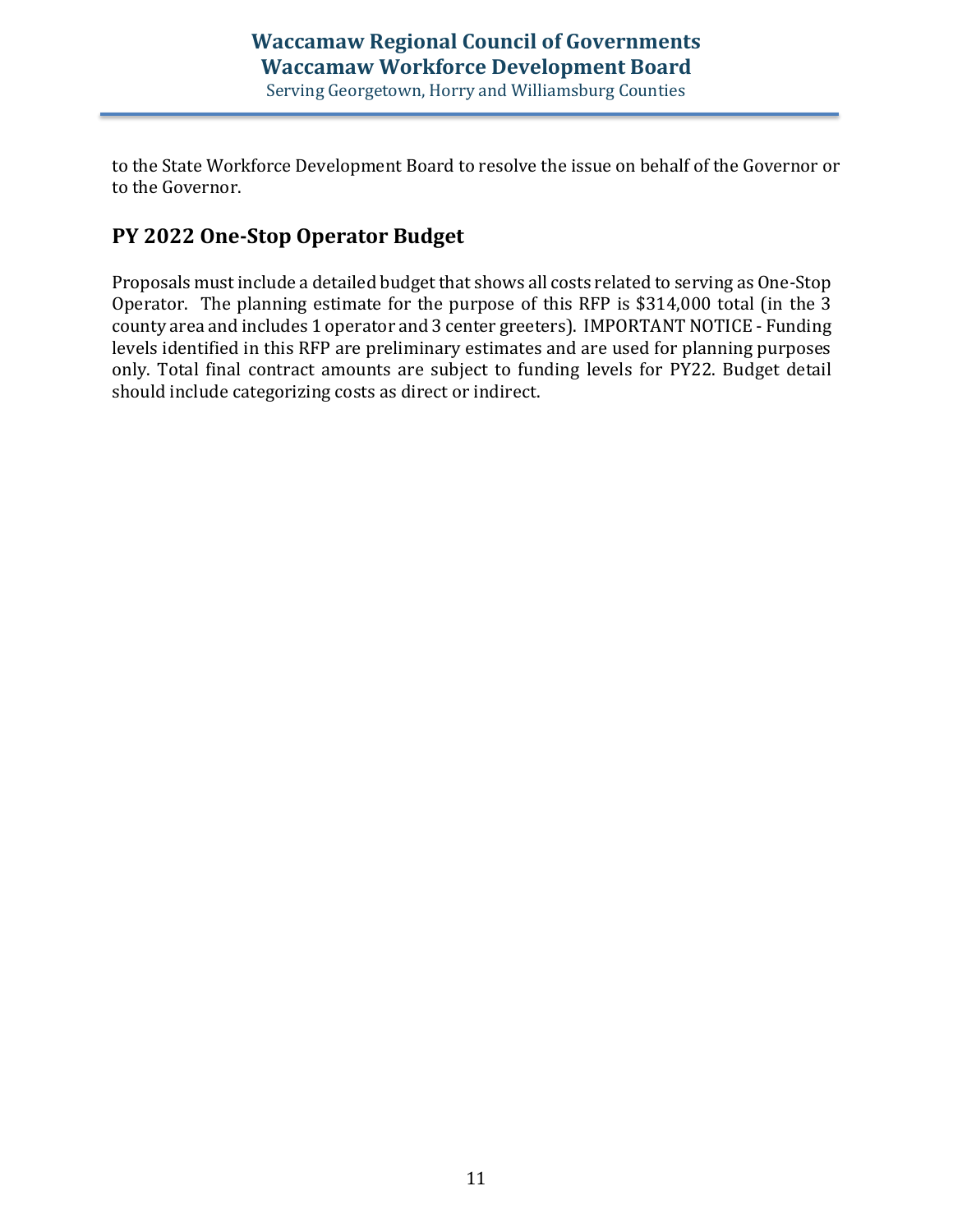### **Submission Information and Requirements**

#### *General Submission Information*

To be considered for funding, an entity must submit a proposal along with other supporting documentation in accordance with the instructions in this RFP. When evaluating a proposal, the WWDB RFP Committee will consider how well the respondent has complied with these instructions and provided the required information. The WWDB RFP Committee reserves the right to request clarifications from any bidder regarding information in their proposals and may request an oral presentation if deemed appropriate and necessary to make a final recommendation.

Bidders may request clarification to comply with instructions during the Question and Answer period March 11, 2022 through March 18, 2022 by emailing Ayla Hemeon at ahemeon@wrcog.org. All questions, requests for additional information, etc. will be managed through a MANDATORY in-person or virtual bidders' conference on March 23, 2022 at 10:00 am. WWDB staff will respond to all questions by noon on March 25, 2022. Answers will be posted on [www.waccamawworks.org.](http://www.waccamawworks.org/)

No questions can be answered by telephone at any time during the response period. Bidders shall not direct questions or have conversations regarding this RFP with any Board Members, Chief Elected Officials, or Waccamaw Regional Council of Government's staff except during the official "question" period. All questions must be communicated through [ahemeon@wrcog.org.](mailto:ahemeon@wrcog.org) Questions submitted should be electronic and include in the subject line Questions – Waccamaw One-Stop Operator Procurement. Questions without the assigned subject line will not be considered.

The proposal, as well as any reference materials presented, must be typed in English in at least 12-point font and must be on standard portrait 8  $\frac{1}{2}$  " by 11" size with no less than one inch margins. Landscape orientation containing charts, spreadsheets, and oversize exhibits is permissible.

#### *Contract Funding Source*

Funding for One-Stop Operator is made possible by a grant from the U.S. Department of Labor and is administered by the Waccamaw Regional Council of Governments on behalf of the three-county Waccamaw area in partnership with South Carolina Department of Employment and Workforce.

#### *Compliance Requirements*

Any award of a contract under this RFP will be subject to applicable requirements of the funding sources, including the U.S. Department of Labor and the South Carolina Department of Employment and Workforce. These terms and conditions include, without limitation, provisions regarding reporting, insurance, indemnification, audits, nondiscrimination,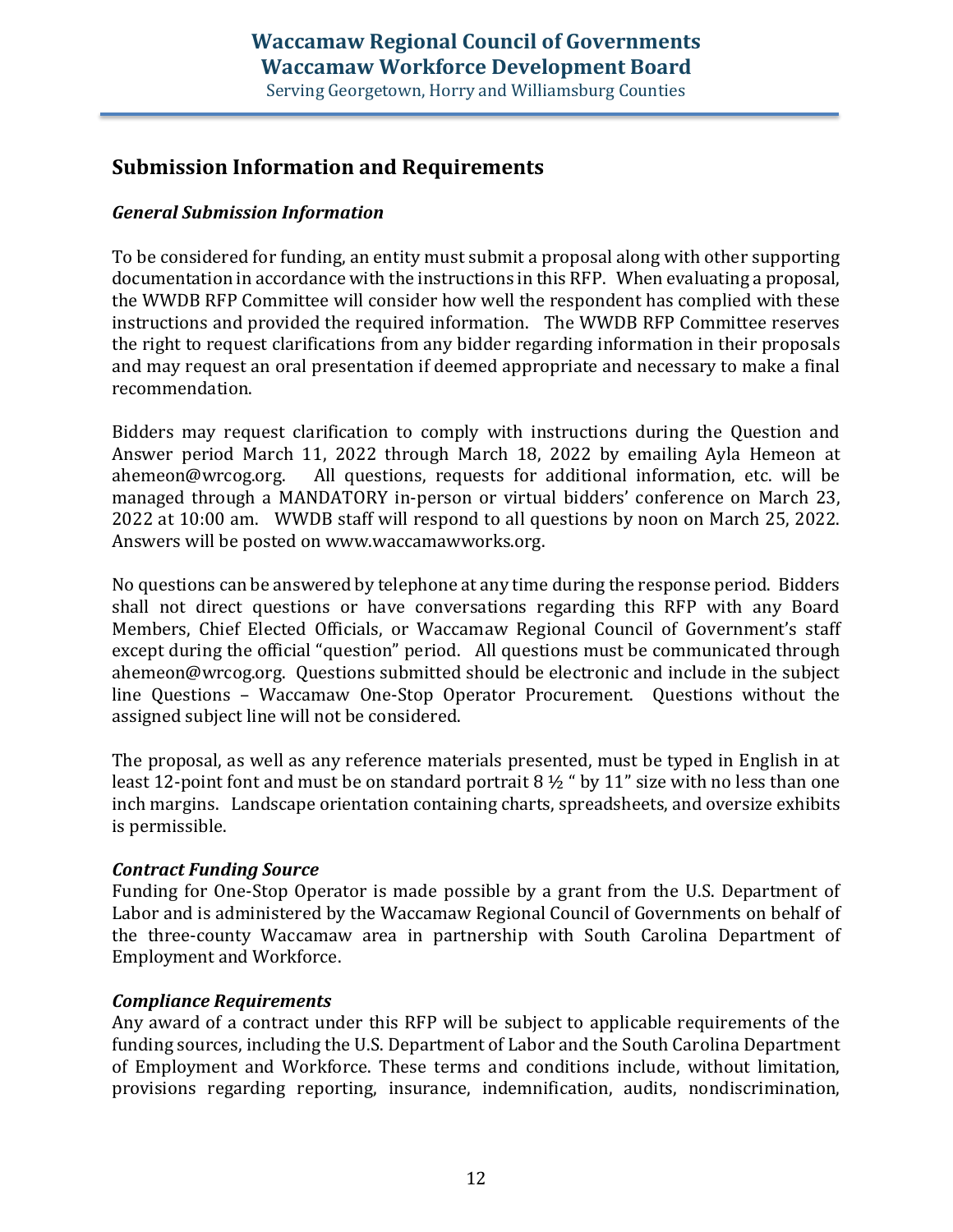Serving Georgetown, Horry and Williamsburg Counties

minority and women's business enterprise requirements, veterans' priority of service, conflict of interest and local hiring provisions.

#### *Available Funds Note*

It is suggested that the organization has a minimum of three months operating capital onhand throughout the term of the contract.

#### *Public Records*

Bidders are advised that documents in possession of the WWDB are considered public records and subject to disclosure under the South Carolina Freedom of Information Act.

#### *Contractor Qualifications and Responsibilities*

All businesses/organizations must meet a minimum level of administrative and fiscal capacity in order to contract for One-Stop Operator. Therefore, the successful bidder given selection notification must provide the following Documentation of Qualifications within a ten-day period after notification. Failure to satisfactorily provide the following documentation could result in disqualification of the proposed award.

Documentation of Organization's Qualifications:

- Legal entity (Proof of Incorporation, 501(c) (3), etc. and Designation from the IRS of tax-exempt status) if applicable. Must submit document proving legal entity.
- Written personnel policies. Must submit table of contents of personnel policies.
- Have an ongoing quality assurance process for services. Must submit descriptions of process.
- For organizations that have more than one revenue source, must submit revenue documentation identifying the various sources of the amounts.
- Proven fiscal capacity including capacity for fund accounting. Must submit bound copy of most recent formal audit completed within last year. Must satisfactorily address all findings.
- Verify that the program has procured and will maintain during the life of the contract the following required insurance coverage: professional liability, errors and omissions; commercial general liability insurance, including contractual liability insurance; business automobile liability (if applicable); worker's compensation coverage; and employee dishonesty insurance. Must submit copies of certificate of insurance with contract.

#### *Proposal Content and Scoring*

Proposals will be evaluated on Three Parts:

- Part I Required Format and Content in #1 below
- Part II Experience and Philosophy (40 points) & Approach (60 points)
- Part III Budget Detail and Total Cost

The top two scores in Part II will move onto consideration and analysis of budget detail and total cost.